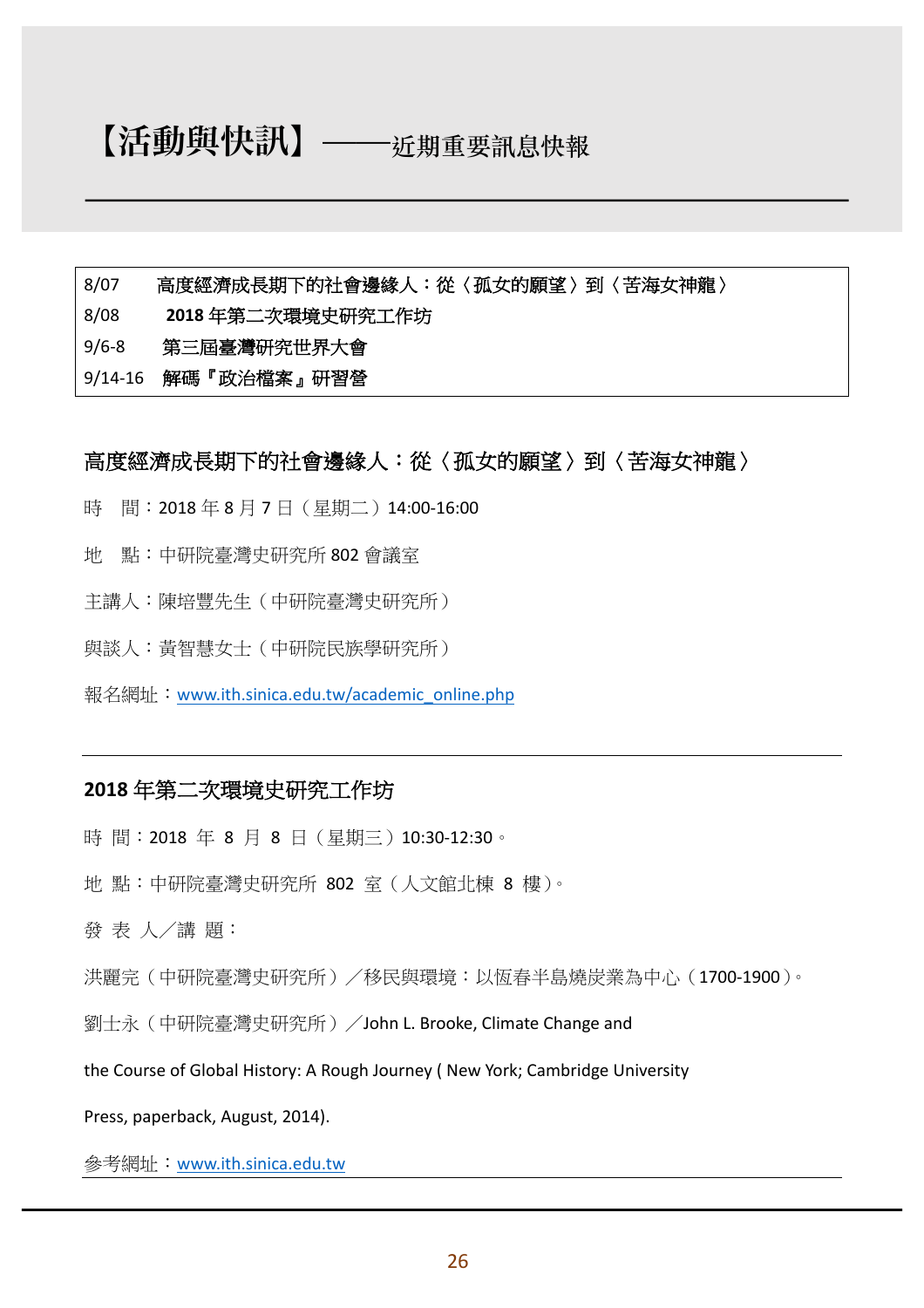## 第三屆臺灣研究世界大會

時 間: 2018 年 9 月 6-8 日 (週四-週六)

地 點: 中央研究院人文社會科學館(人文館)

會議主題: Taiwan in the Globalized World: The Relevance of Taiwan Studies to the Social Sciences and Humanities

主辦單位:中央研究院、教育部。

會議網址:https://wcts.sinica.edu.tw/

網路報名截止日:2018 年 8 月 15 日

大會簡介:

繼「第一屆臺灣研究世界大會」於 2012 年 4 月空前盛大地在台北中央研究院舉辦後,「第二屆 臺灣研究世界大會」也於 2015 年 6 月順利移師至英國倫敦大學亞非學院(School of Oriental and African Studies (SOAS), University of London)舉辦, 不僅成功地建立本院與國外台灣研究機構共 同主辦此大會的合作模式,更將此研究平台的資源做更大的延伸與分享。

此次「第三屆臺灣研究世界大會」又回到台灣舉辦,預計約 100 位國內外在「臺灣研究」領域 的傑出學者共同與會。大會將安排籌組兩場專題演講、23 個發表場次(21 場英文發表、2 場 中文發表)及兩場圓桌論壇。

會議議程:

| 2018年9月6日 (星期四) |              |  |
|-----------------|--------------|--|
| $08:00 - 09:00$ | 報到           |  |
| $09:00 - 09:30$ | 開幕典禮 (國際會議廳) |  |
| $09:30 - 09:45$ | 團體合照         |  |
| $09:45 - 10:45$ | 專題演講 (國際會議廳) |  |
| $10:45 - 11:10$ | 茶敘           |  |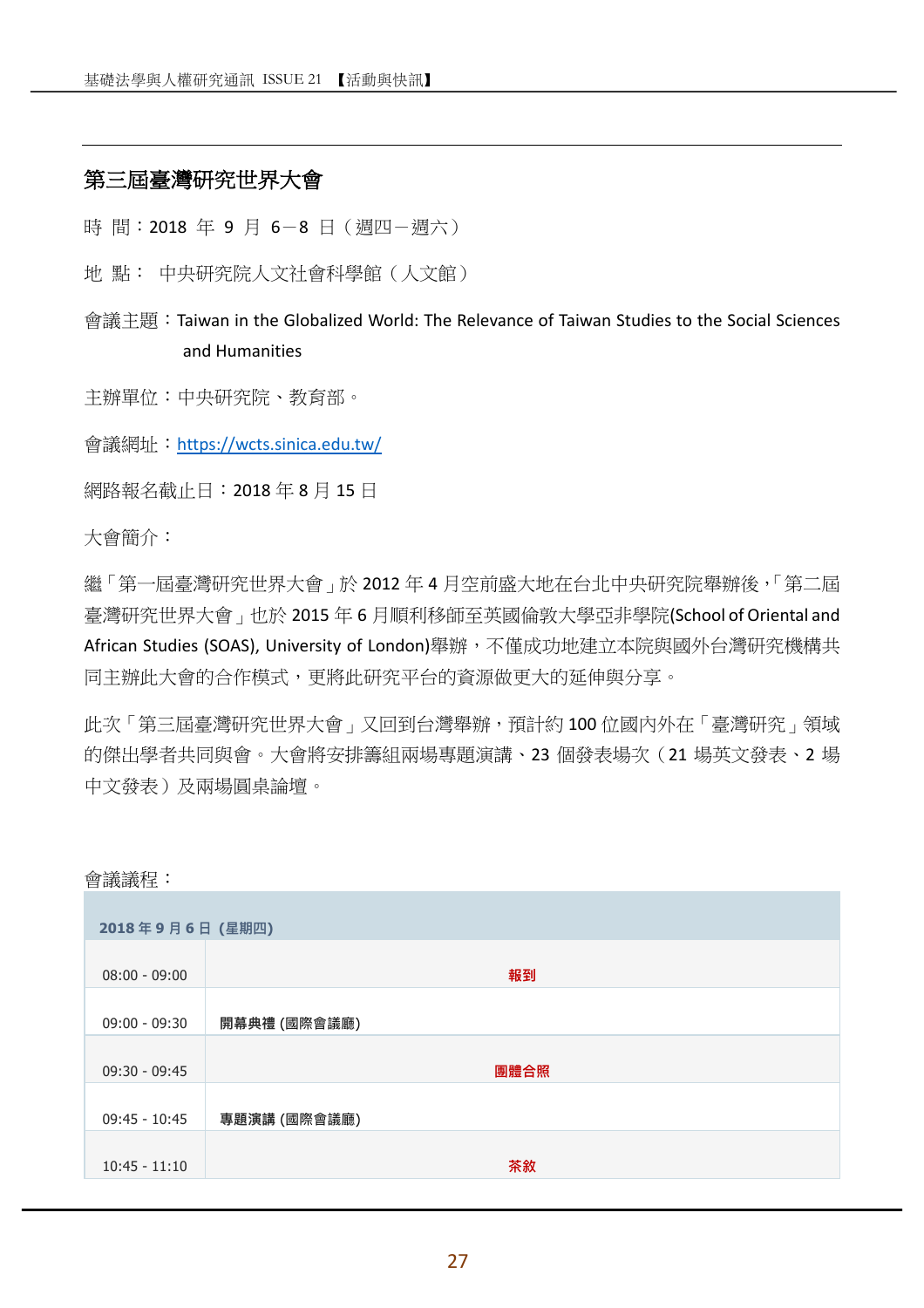| $11:10 - 12:40$ | Session A1: The Case of Taiwan for Sociology (國際會議廳)<br>Session B1: Women and Gender (第一會議室)                                                                                                    |
|-----------------|-------------------------------------------------------------------------------------------------------------------------------------------------------------------------------------------------|
|                 | Session C1: New Subjects of Taiwan Political Science Research (第二會議室)                                                                                                                           |
| $12:40 - 14:00$ | 午餐 (交誼廳)                                                                                                                                                                                        |
| $14:00 - 15:30$ | Session A2: Assessing the Study of Taiwan in Europe: An EATS Outlook (國際會議廳)<br>Session B2: Taiwan's Past in Comparative Perspective (第一會議室)<br>Session C2: Taiwan in International Law (第二會議室) |
|                 |                                                                                                                                                                                                 |
| $15:30 - 16:00$ | 茶敘                                                                                                                                                                                              |
| $16:00 - 18:00$ | Session A3: 深度探討日本的台灣研究:人文社會科學領域的挑戰 <中文場次> (國際會議廳)<br>Session B3: Family, Gender, and the Making of Home in Taiwan in Comparative Perspective (第一<br>會議室)                                       |
|                 | Session C3: Taiwan in Comparative Law (第二會議室)                                                                                                                                                   |
| $18:00 - 18:30$ | 樂團表演 (國際會議廳)                                                                                                                                                                                    |
| $18:30 - 20:30$ | <b>歡迎晚宴</b> (僅限受邀學者,交誼廳)                                                                                                                                                                        |

| 2018年9月7日 (星期五) |                                                      |  |
|-----------------|------------------------------------------------------|--|
| $08:30 - 09:30$ | 報到                                                   |  |
| $09:30 - 10:30$ | 專題座談 (國際會議廳)                                         |  |
| $10:30 - 11:00$ | 茶敘                                                   |  |
|                 | Session A4: 台灣人的戰爭經驗:跨國與比較的觀點 <中文場次> (國際會議廳)         |  |
| $11:00 - 12:30$ | Session B4: What Makes Taiwan Culture Unique (第一會議室) |  |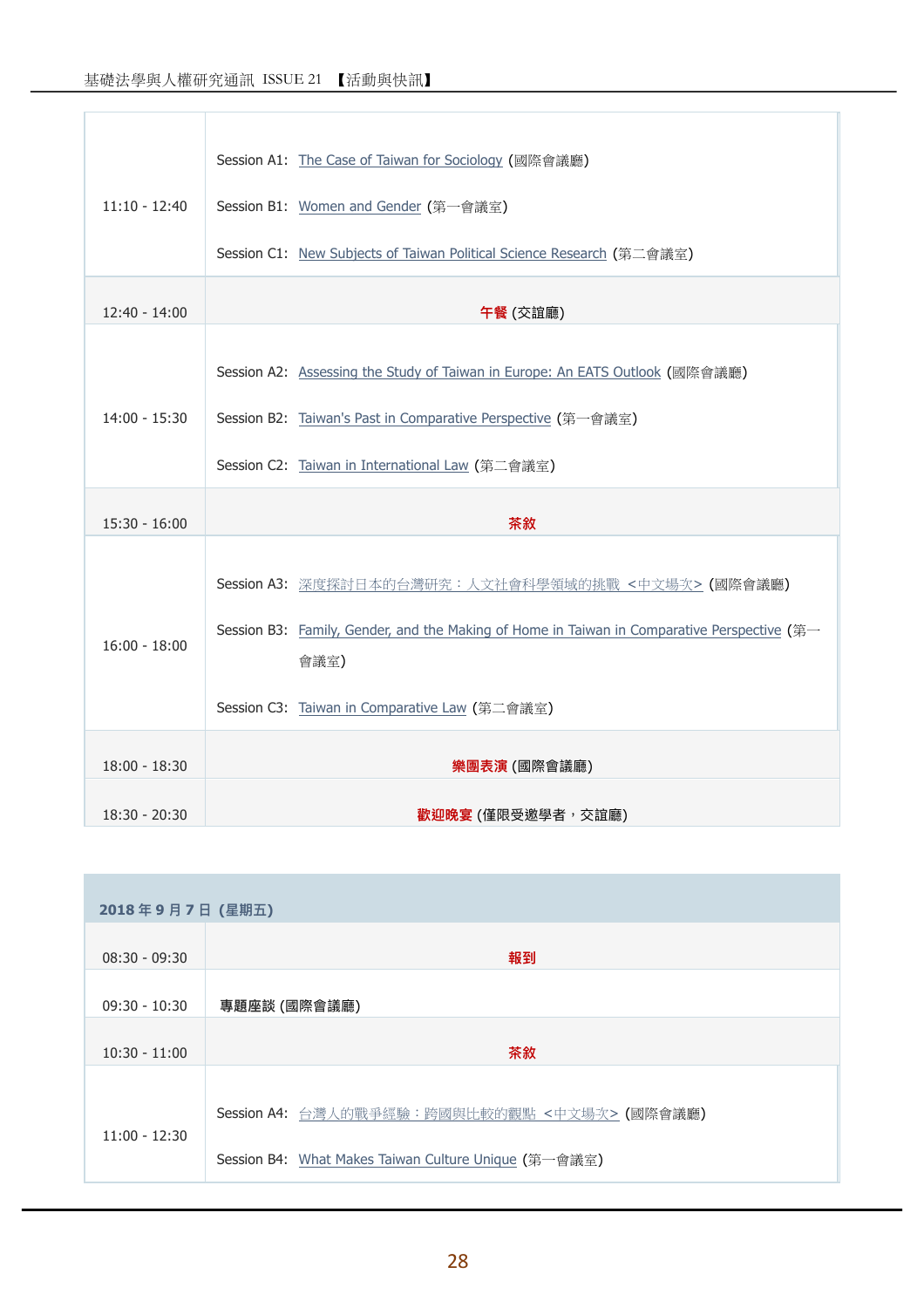Ï

|                 | Session C4: New Perspectives of Taiwan Cinema (第二會議室)                                                                                                                                                                         |
|-----------------|-------------------------------------------------------------------------------------------------------------------------------------------------------------------------------------------------------------------------------|
| $12:30 - 14:00$ | 午餐 (交誼廳)                                                                                                                                                                                                                      |
| $14:00 - 15:30$ | Session A5: Studying Taiwan before Taiwan Studies: Reflections on America's Cold War<br>Sinology (國際會議廳)<br>Session B5: Cross-Strait and International Relations (第一會議室)<br>Session C5: Political Parties and Society (第二會議室) |
| $15:30 - 16:00$ | 茶敘                                                                                                                                                                                                                            |
| $16:00 - 17:30$ | Session A6: State Governance and Identity Politics: Perspectives from Taiwanese Indigenous<br>People (國際會議廳)                                                                                                                  |
|                 | Session B6: Taiwan and the World from Archaeological Perspectives (第一會議室)                                                                                                                                                     |
|                 | Session C6: Literature and Art (第二會議室)                                                                                                                                                                                        |

| 2018年9月8日 (星期六) |                                                                                                                                                                                                     |
|-----------------|-----------------------------------------------------------------------------------------------------------------------------------------------------------------------------------------------------|
| $08:30 - 09:00$ | 報到                                                                                                                                                                                                  |
| $09:00 - 10:30$ | 圓桌論壇(I)(國際會議廳)                                                                                                                                                                                      |
| $10:30 - 11:00$ | 茶敘                                                                                                                                                                                                  |
| $11:00 - 12:30$ | Session A7: Democratization, Civil Society, and Social Movement in Taiwan (國際會議廳)<br>Session B7: Indigenous Rights (第一會議室)<br>Session C7: Taiwan in Comparative Colonialism and Nationalism (第二會議室) |
| $12:30 - 14:00$ | 午餐 (交誼廳)                                                                                                                                                                                            |
| $14:00 - 15:30$ | Session B8: Youth, Movements and Democracy (第一會議室)                                                                                                                                                  |